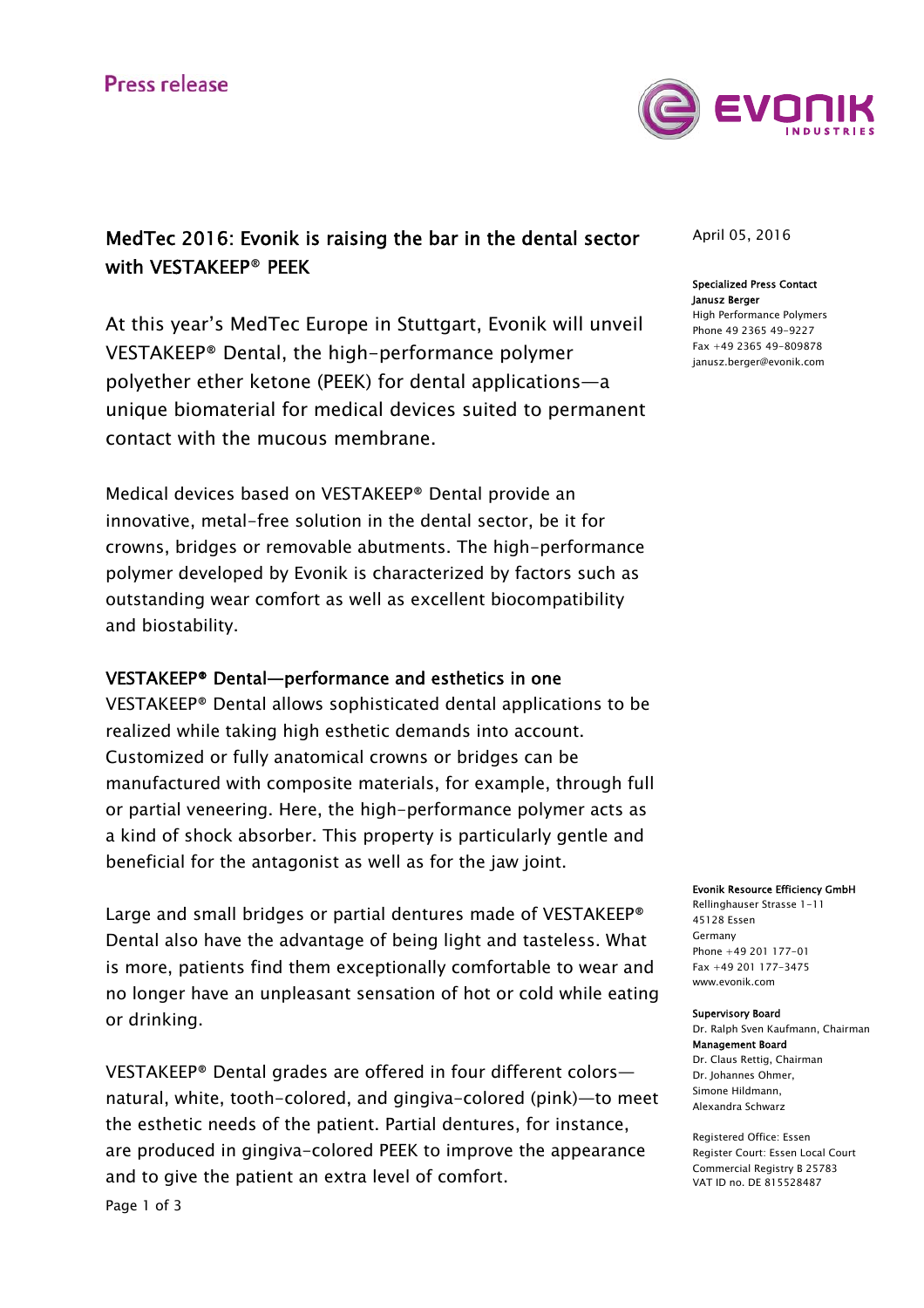# **Press release**



## Certified biocompatibility and biostability

Like the other VESTAKEEP® medical products, VESTAKEEP® Dental by Evonik for dental applications must comply with strict quality standards. Accordingly to ISO 10993-1 recommendation for permanent mucosal contact, biocompatibility was following tested and confirmed by external testing laboratories.



Caption: Graphical example of partial dentures made of VESTAKEEP® Dental by Evonik.

Discover more about VESTAKEEP® Dental from Evonik at our stand 3D04 in Hall 3 at MedTec Europe in Stuttgart, Germany, from April 12 to 14.

## About Resource Efficiency

The Resource Efficiency segment is led by Evonik Resource Efficiency GmbH and supplies high performance materials for environmentally friendly as well as energy-efficient systems to the automotive, paints & coatings, adhesives, construction, and many other industries. This segment employed about 8,600 employees, and generated sales of around €4.3 billion in 2015.